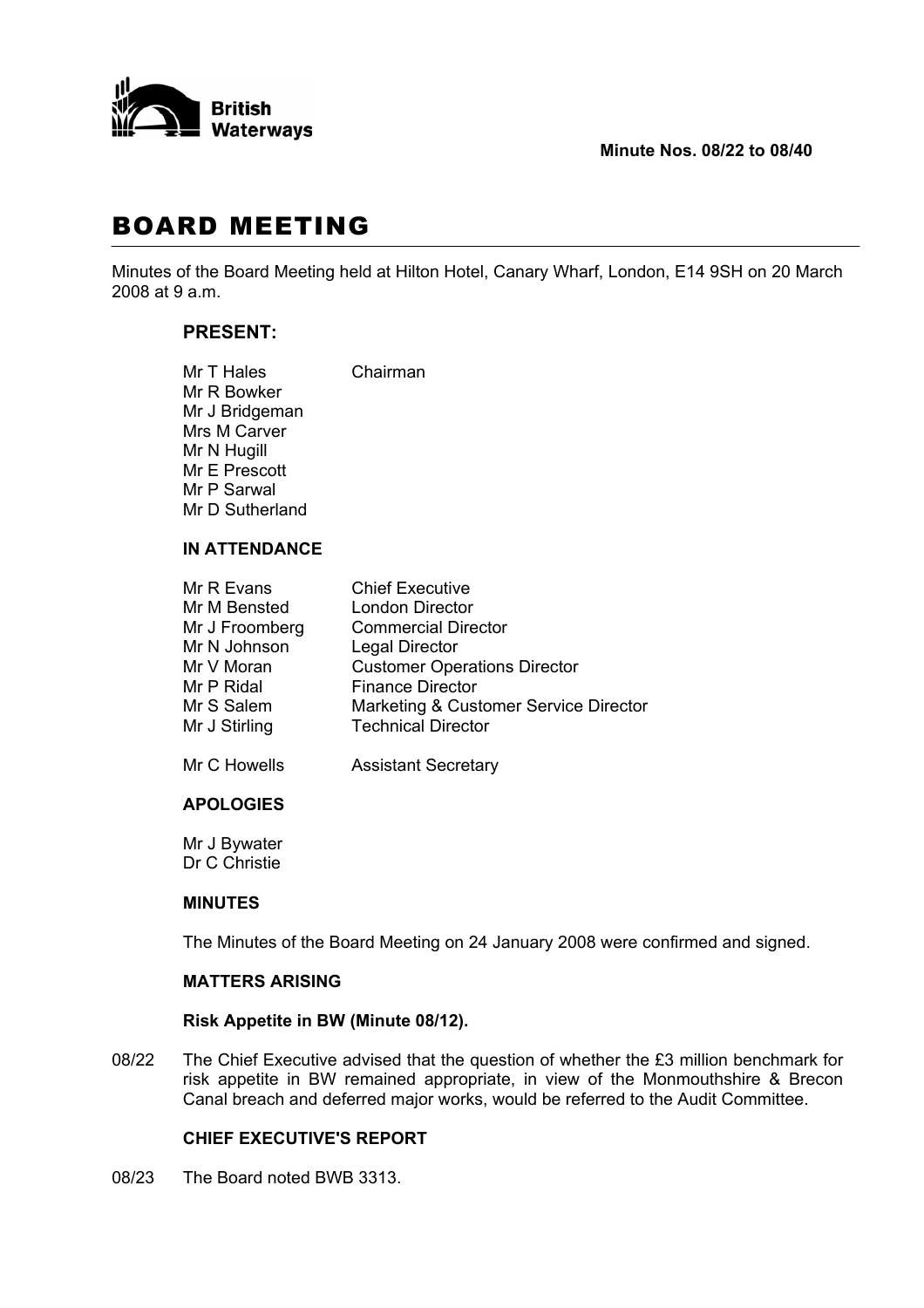#### **Stakeholder Relations - Defra**

08/24 The Chairman and Chief Executive briefed the Board on their appearance as witnesses (together with the Legal Director and Technical Director) at the public hearing of the Environment, Food & Rural Affairs Committee. This had been on the topic of BW's restoration and regeneration programme and in particular the withdrawal from the Cotswold Canal project. BW's evidence had been well received. The Waterways Minister gave evidence to the Committee the following day. The Minister had also addressed the Parliamentary Waterways Group that evening.

 The Chairman thanked the Marketing and Customer Service Director and his team for the preparatory work for the hearing.

# **Moorings Tender Trial**

08/25 It was noted that the preliminary scoping paper on the consultation setting the price of moorings and allocating vacancies, would be considered by the Fair Trading Committee later in the day.

#### **Employee Survey**

08/26 The outcome of the employee survey would be reported at the next Board Meeting.

#### **Corporate Manslaughter and Corporate Homicide Act 2007**

08/27 The Board considered the note by the Legal Director on the new offence of corporate manslaughter/homicide that was set out in this Act. It was agreed to receive a fuller briefing on this, including HSG67 and the Institute of Directors' booklet on Directors' duties in respect of safety, before the next Board Meeting. The management team would also be briefed.

# **Status Review Project Board Update/Strategy Review**

08/28 The Chief Executive referred to his "Strategy Discussion – Follow Up" report arising from the last Board Meeting and to the Status Review Project Update (BWB 3317) prepared by the Legal and Commercial Directors.

 The Board endorsed his recommendations for the Executive to be charged with developing five main work streams (taking a 10 year perspective) and the outline timetable for achieving this:

- cost effective delivery of maintenance/customer service
- optimising current income streams and identifying new opportunities
- valuing and articulating the public benefit BW delivers
- validating the Integrated Business Strategy
- identifying the best modern governance arrangements to achieve the above.

 It was agreed that early sight of more detailed timings and options under evaluation would be given to the Board.

 Related matters particularly the publication of the KPMG report and the need for public consultation would be kept under review.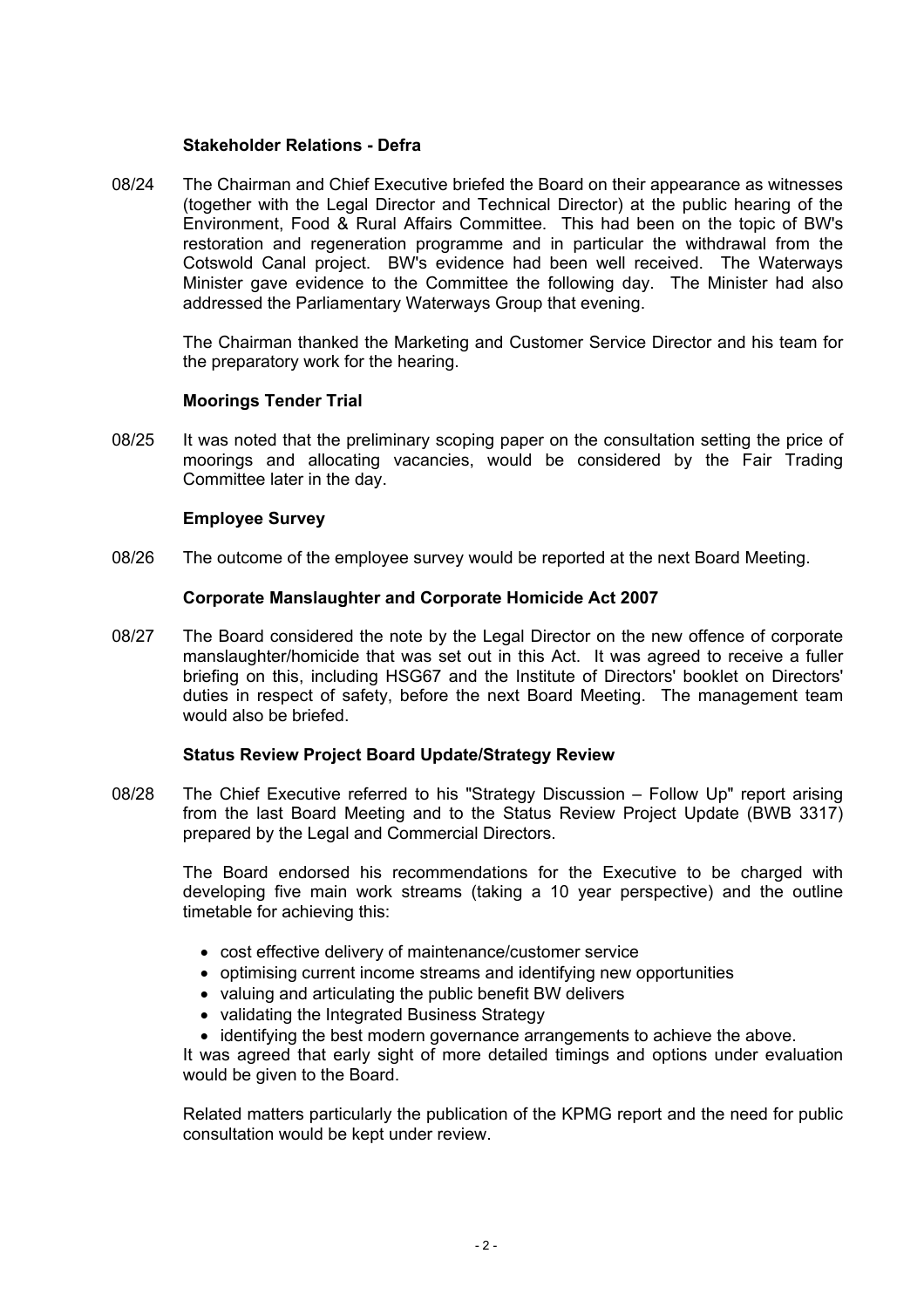#### **Sustainable Development**

08/29 The Board noted the Executive Summary of the Arup's Report on BW's approach to sustainable development. It was agreed that the internal steering group that had been set up under the Finance Director to drive the action plan, would report initially to the July Board meeting

### **FINANCE REPORT**

- 08/30 The Finance Director introduced BWB 3311 including:
	- the latest cash position
	- trading results for ten months to January 2008 and an explanation of the F10 full year forecast
	- an update on financial transparency for BW Scotland and preparation of the BWS Business Plan
	- the Business Plan milestones report for 2007/08.

 The Board confirmed that it was satisfied with the existing banking policy of investing in the UK banks with an AA Standard and Poors credit rating with a £30 million limit.

Two issues arising from the Finance Director's report were then considered in detail:

#### 08/31 **2008-2011 BW Group Business Plan**

 The Finance and Commercial Directors responded to Board Members' questions about the balance of the risks in the plan. Overall a prudent approach had been taken. *[Confidential Minute]*.

 It was agreed that in formally approving the Plan at its next meeting the Board would review its marinas and pubs strategy.

### 08/32 **BW Pension Fund**

 [The Executive Directors declared their interests as members of the BW Pension Fund. Messrs Bridgeman, Prescott, Johnson and Ridal also declared their interests as Trustee Directors of the Fund. It was agreed that all should remain and participate in the discussion.]

 The Finance Director reminded Board Members of the decisions which needed to be taken in respect of the pension fund actuarial valuation as at 31 March 2007 and the timetable for these. A meeting of the Trustees had been arranged for 29 April to conclude the final valuation and adopt any changes that may be necessary to the Scheme rules. Any resolutions required by the Company could then be considered at the May Board meeting. The final valuation and contribution rate details would need to be with the Pension Regulator by 30 June.

 Mr. Ridal then presented a full review of the options for addressing the outcomes of the valuation. A detailed discussion followed at the conclusion of which his recommendations were agreed. These involved proposals to increase the employer and employee contribution rates, the introduction of a defined contribution scheme for new starters (during the waiting period) and smart pensions.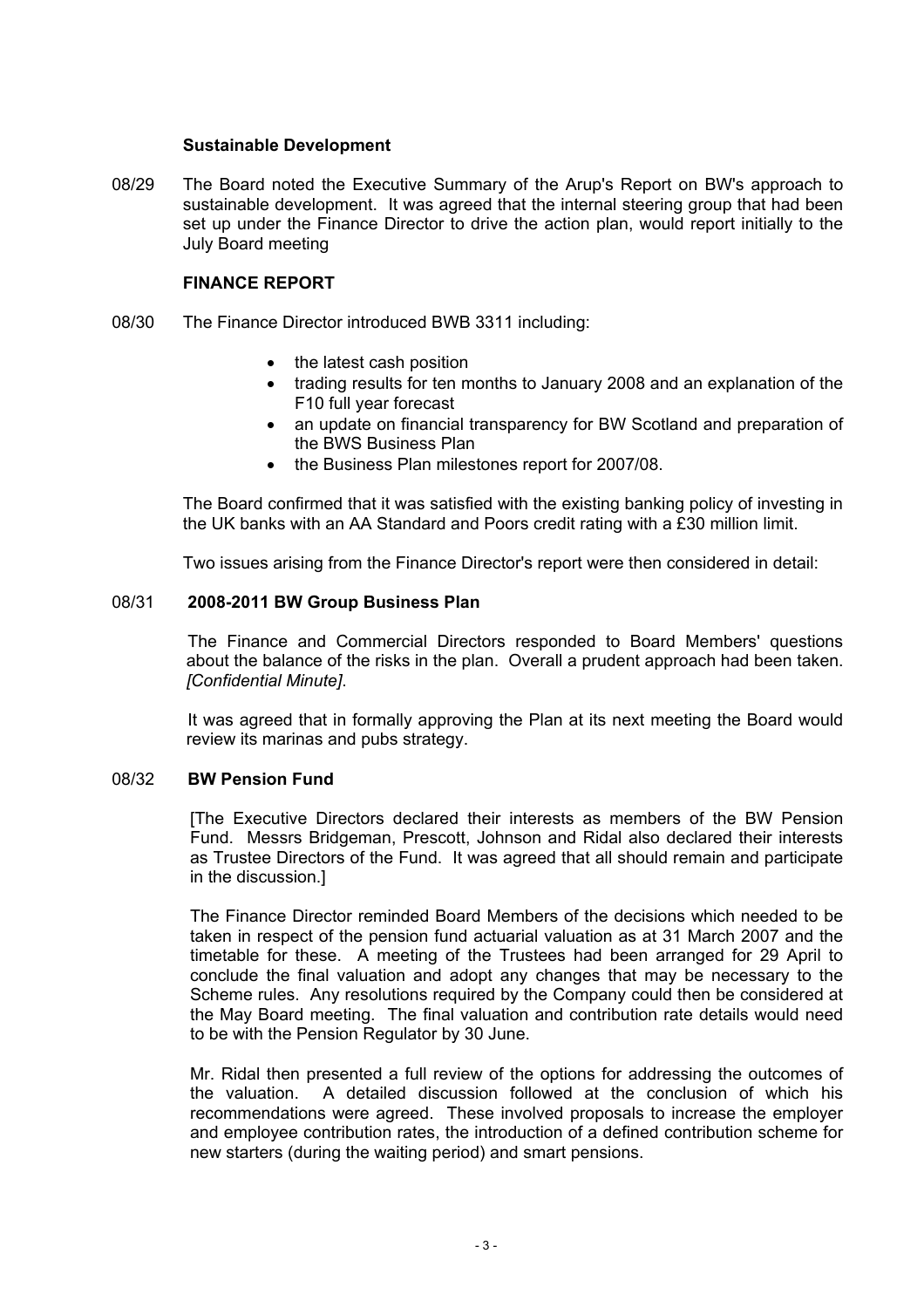The Board noted that a major internal communications exercise would now be undertaken and agreement to the proposals would be sought from Trustees and employee representatives.

#### **HEALTH & SAFETY MANAGEMENT PROGRESS REPORT**

08/33 In the discussion on the Technical Director's report (BWB 3314) the increase in boating incidents involving fire and explosion was highlighted. Mr. Stirling explained that much of the increase was accounted for by the receipt from 2007 of information from the Fire and Rescue Services together with improvements in information gathering. Nevertheless a continuing problem was the number of poor condition boats (often illegal live aboards) that were on the system. Further information on the extent of this and efforts to tackle it would be reported to the next Board Meeting.

#### **COMMERCIAL DIRECTOR'S REPORT**

08/34 The Commercial Director introduced BWB 3312.

 He drew attention to the creditable returns of BW's property portfolio to March 2008 given the prevailing difficult market conditions.

The Board noted the updates on Wood Wharf, ISIS and Gloucester Quays.

*[Confidential Minute]*.

The following project was approved:

• Tees Barrage White Water Course, Development Proposal – conditional approval for the investment of £370k of commercial capital into a £3.5 million upgrade of the Tees White Water Course

An update on the regeneration project at Attercliffe, Sheffield was noted.

#### **CORE WATERWAY/INFRASTRUCTURE**

08/35 The Board considered BWB 3316 by the Customer Operations Director and the Technical Director.

 On the Monmouthshire & Brecon Canal breach the Board noted the negotiated terms with the existing Omnibus framework contractor, Morrison, to undertake the construction works. Proceeding with the proposed works on the basis of those negotiated terms was agreed, subject to confirmation by Internal Audit that they represented best value.

 The ongoing work on delivering minimum safety standards (lock ladders, removing lock snags, consistent safety signage etc.) was highlighted by the Customer Operations Director. He also drew attention to the January flooding and estimated remediation costs in excess of £300k.

#### **Prescott Lock**

08/36 The Director London introduced his progress report on BW's involvement in preparations for the 2012 Olympics including construction of Prescott Lock, which the Board had visited the previous day. In the discussion Board Members suggested ways in which BW might strengthen its waterways Olympics profile and involvement and it was agreed these would be considered further by the Executive viz: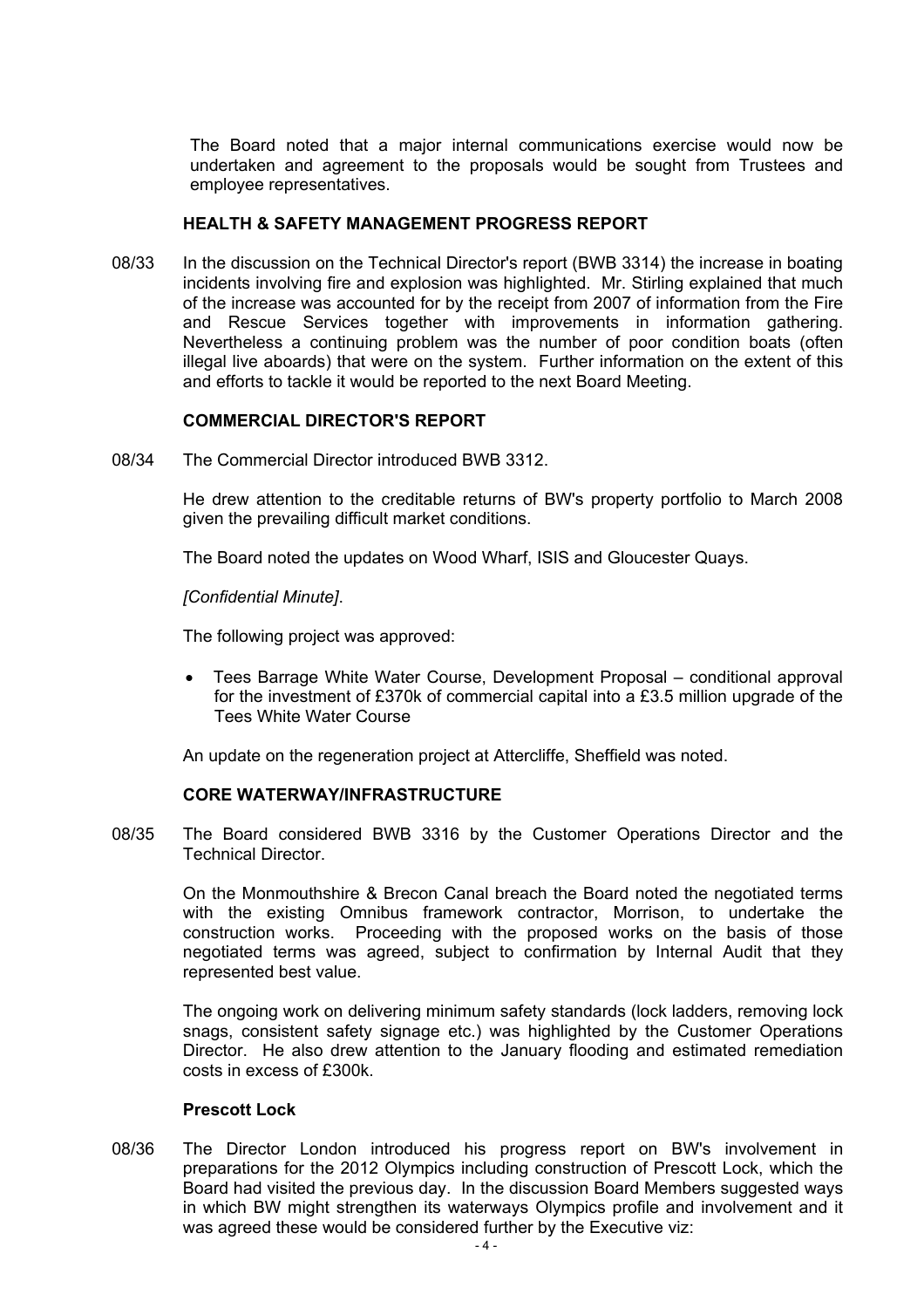- Improving the visibility of the Olympics waterway brand
- Designating one manager for all aspects of Olympics PR, marketing, schools and community liaison
- Enhancing inclusiveness including improved access for disabled people and particularly a floating classroom.

 Following confirmation by the Director London that the risks at Prescott Lock were now mostly understood and the funding would be in place to cover these, the Board approved the following revised appropriation request:

• Bow Back Rivers Restoration – Stage 3 (Prescott Lock). The BW contribution from operational resources to be increased from £1.75m to £1.91m. £0.5m to continue to be made available from commercial capital (funded by an income stream being acquired as a result of the works).

 Accordingly the total project budget would be increased to £21.7m. The Board noted there was some prospect of the £1.91m BW contribution from operational resources being reduced if further applications for third party funding are successful.

# **MARKETING & CUSTOMER SERVICE 2007/08 REVIEW AND 2008/09 PLAN**

08/37 The Board considered BWB 3315 by the Marketing & Customer Service Director.

 The discussion focussed on achieving best value from the marketing budget. In particular the change of emphasis from measuring visit numbers to number of individual visitors and the confidence that could be put on the outcome was considered. It was accepted that Government needed to be assured of value for money for their grant and that BW needed to know that its customers were happy; the key was the right measure done in the best way. Suggestions included in depth group interviews instead of by telephone and putting a question in the national household survey. Mr. Salem undertook to consider these further.

 The Board noted progress in 2007/08, and that this would be used by the Remuneration Committee to assess performance against the customer service hurdle. The Plan for 2008/09 was endorsed.

#### **BOARD COMMITTEES**

08/38 The Board noted the Minutes of the Audit Committee held on 16 January 2008 and the Minutes of the Property Committee meetings held on 21 January,11 and 21 February 2008.

 On the Audit Committee recommendation that BW adopt IFRS for the current year, which had been agreed by the Board, the Finance Director explained that this was now subject to Treasury approval. This was expected shortly. In addition, a direction was awaited from Defra on the cost of capital.

 Mr. Bridgeman advised that a meeting of the Fair Trading Committee would follow the Board Meeting. He would be inviting a discussion on the basis for the licence fee charge and gave the Board his views on what this might entail. He also felt the basis of the network access charge should be revisited. It was agreed the conclusions of the Committee would be brought back to the Board for review.